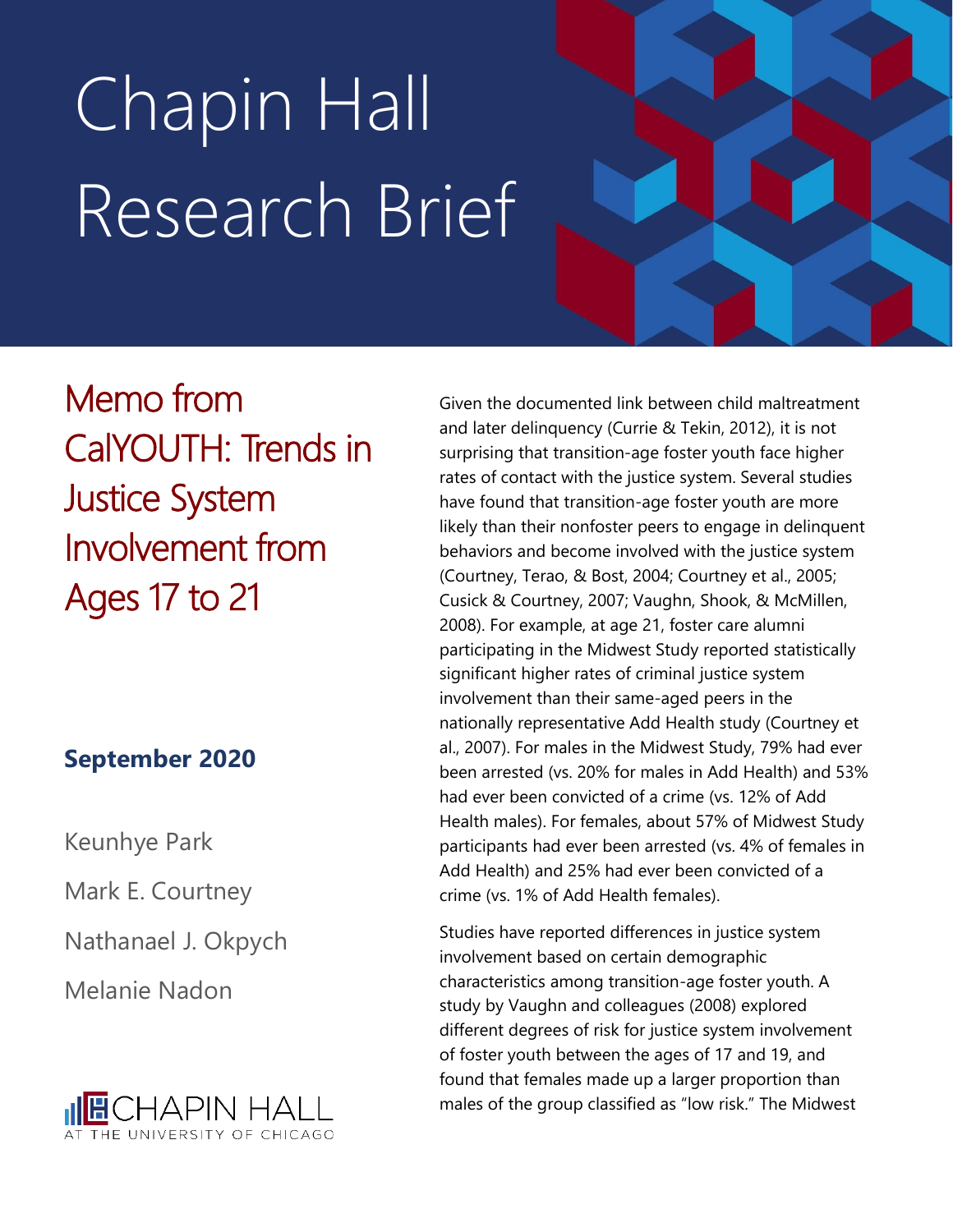Study also found that males were more likely than their female counterparts to engage in criminal behavior and to have formal involvement in the criminal justice system at ages 19, 21, and 23 (Courtney et al., 2005; Courtney et al., 2007; Courtney, Dworsky, Lee, & Raap, 2010).

Additionally, general delinquency research consistently finds that youth of color have higher rates of justice system involvement than white youth (e.g., Leiber & Peck, 2015). Research on foster youth documents similar patterns of racial differences in legal system involvement. For example, studies have found that the risk of delinquency and the likelihood of being involved in the juvenile justice system were higher for African American youth in foster care than youth of other racial groups (Ryan & Testa, 2005; Ryan, Herz, Hernandez, & Marshall, 2007). Similarly, in an analysis of older foster youths' justice system involvement through their early 20s, the Midwest Study found that black men encountered significantly higher rates of incarceration than did white men (Lee, Courtney, & Hook, 2012).

Considering the long-lasting disadvantages and adverse consequences of justice system involvement for young people on their future life opportunities and adult functioning (Crutchfield, 2007; Raphael, 2007), as well as public concerns about the overrepresentation of racial/ethnic minority youth in both the child welfare and justice systems, this memo adds to the existing knowledge by reporting justice system involvement among foster youth transitioning to adulthood in California. The memo examines rates of arrest, incarceration, and conviction of a crime across ages for young people participating in the CalYOUTH Study. We also report findings on the types of offenses youth were arrested for or convicted of, and explore demographic differences in rates of justice system involvement.

# **Study Methods**

This memo analyzes longitudinal data collected from the first three interview waves of the California Youth Transitions to Adulthood Study (CalYOUTH). Individuals eligible for CalYOUTH included adolescents between 16.75 and 17.75 years old in December 2012 who had been in California childwelfare-supervised foster care for at least six months. State child welfare administrative data were used to identify all youth meeting these criteria (*n* = 2,583). A stratified random sample was then drawn to identify 880 youths who were recruited for the study. Of the 880 youths, 117 were deemed ineligible to participate (e.g., returned home, had run away for more than two weeks, etc.) and baseline interviews were completed in 2013 with 727 youths. Of the 727 youths who completed the baseline survey, 611 completed the second survey in 2015 and 616 completed the third survey in 2017. On average, participants were 17 years old during the first survey, 19 years old during the second survey, and 21 years old during the third survey. For more information on the study design and sampling procedures, see Courtney and colleagues (2014) for Wave 1, Courtney and colleagues (2016) for Wave 2, and Courtney and colleagues (2018) for Wave 3.

At each survey wave, data were collected from structured in-person interviews on a wide range of developmental areas (e.g., education, employment, health, children, and parenting). This memo focuses on information collected on CalYOUTH participants' contact with the justice system. In the baseline interview ("age-17 interview"), participants were asked about their history of arrest, incarceration, and conviction. For arrest, youth were asked, "Have you ever been arrested?" For incarceration, the question stated, "Have you ever been confined in a jail, prison, correctional facility, or juvenile or community detention facility, in connection with allegedly committing a crime?" For conviction, youth were asked,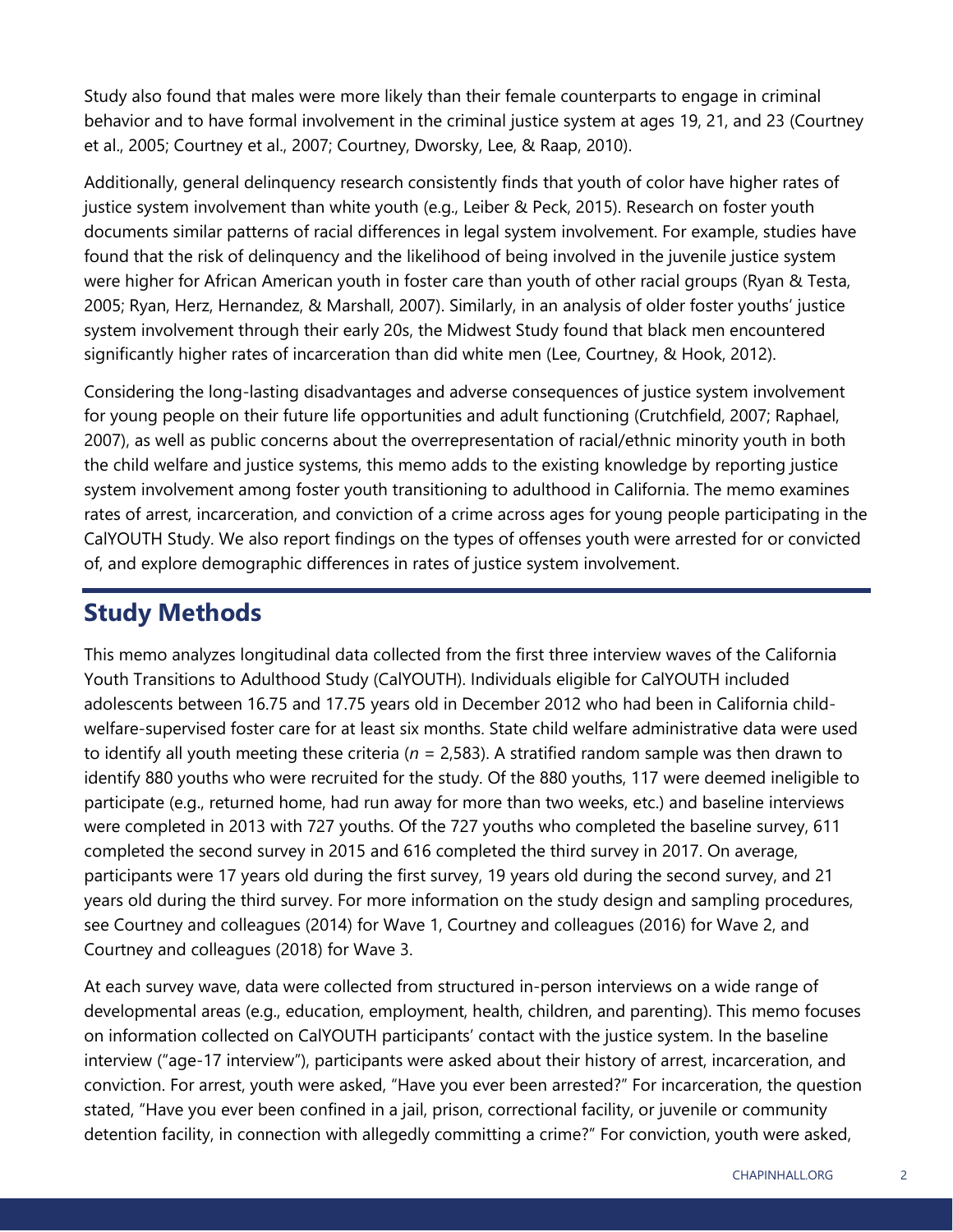"Have you ever been convicted of a crime?" Given their sensitive nature, these questions were asked using Audio-Enhanced, Computer-Assisted Self-Interviewing (ACASI) technology. Youth were provided headphones and a laptop computer so they could listen to and respond to the questions privately.

During the two follow-up interview waves conducted in 2015 ("age-19 interview") and 2017 ("age-21 interview"), participants were also asked questions about arrest, incarceration, and conviction. The questions asked about new instances of criminal justice involvement since the time of participants' last CalYOUTH interview. The age-19 interview asked about criminal justice involvement that occurred after youths' baseline interview. The age-21 interview asked about criminal justice involvement since youths' most recent CalYOUTH interview.<sup>1</sup> In this memo, we combined data collected from the age-19 and age-21 interview waves to create measures of youths' arrest, incarceration, and conviction of a crime during early adulthood. Thus, the measure captures justice system involvement that occurred between the age-17 and age-21 interviews, which is a span of roughly 4 years.<sup>2</sup> The age-19 and age-21 interviews also collected information on the types of crimes that youth had been arrested for or convicted of. This includes arrests and convictions due to a property crime (i.e., burglary, theft, or motor vehicle theft), a violent crime (i.e., rape, sexual assault, aggravated assault, or robbery), and a drug-related crime (i.e., selling or possessing illegal drugs).

This memo first examines CalYOUTH participants' justice system involvement within two timeframes: (1) involvement before their age-17 interview and (2) involvement between their age-17 and age-21 interviews. Next, we report findings on the types of crimes that youth had been arrested for or convicted of between the age-17 and age-21 interviews. Finally, we examine differences in rates of justice system involvement by gender and race/ethnicity. In all of the tables, we report unweighted sample sizes ("unweighted *n*") and percentages that are weighted to the state population of foster youth who met the CalYOUTH eligibility criteria ("weighted %").

# **Findings**

Table 1 displays some of the demographic characteristics of the samples. The columns on the left display the unweighted sample sizes and weighted percentages for the age-17 interview, while the columns on the right display unweighted sample sizes and weighted percentages for the age-21 interview. There was a higher percentage of females at both interviews, and the samples are racially and ethnically diverse. Nearly half of the participants identified as Hispanic. The smallest group consisted of youth who identified as Asian, Pacific Islander, Hawaiian, or Alaskan Native (Asian/PI/HI/AK).

<sup>&</sup>lt;sup>1</sup> For participants who did not complete the age-19 interview, these questions asked about criminal justice involvement occurring between their age-17 interview and age-21 interview (a span of about 4 years). For participants who did complete the age-19 interview, these questions asked about criminal justice involvement occurring between their age-19 interview and age-21 interview (a span of about 2 years).

<sup>&</sup>lt;sup>2</sup> The average number of years between the age-17 and age-21 interview waves was 4.06 years (standard deviation =  $0.22$ , median =  $4.03$ ).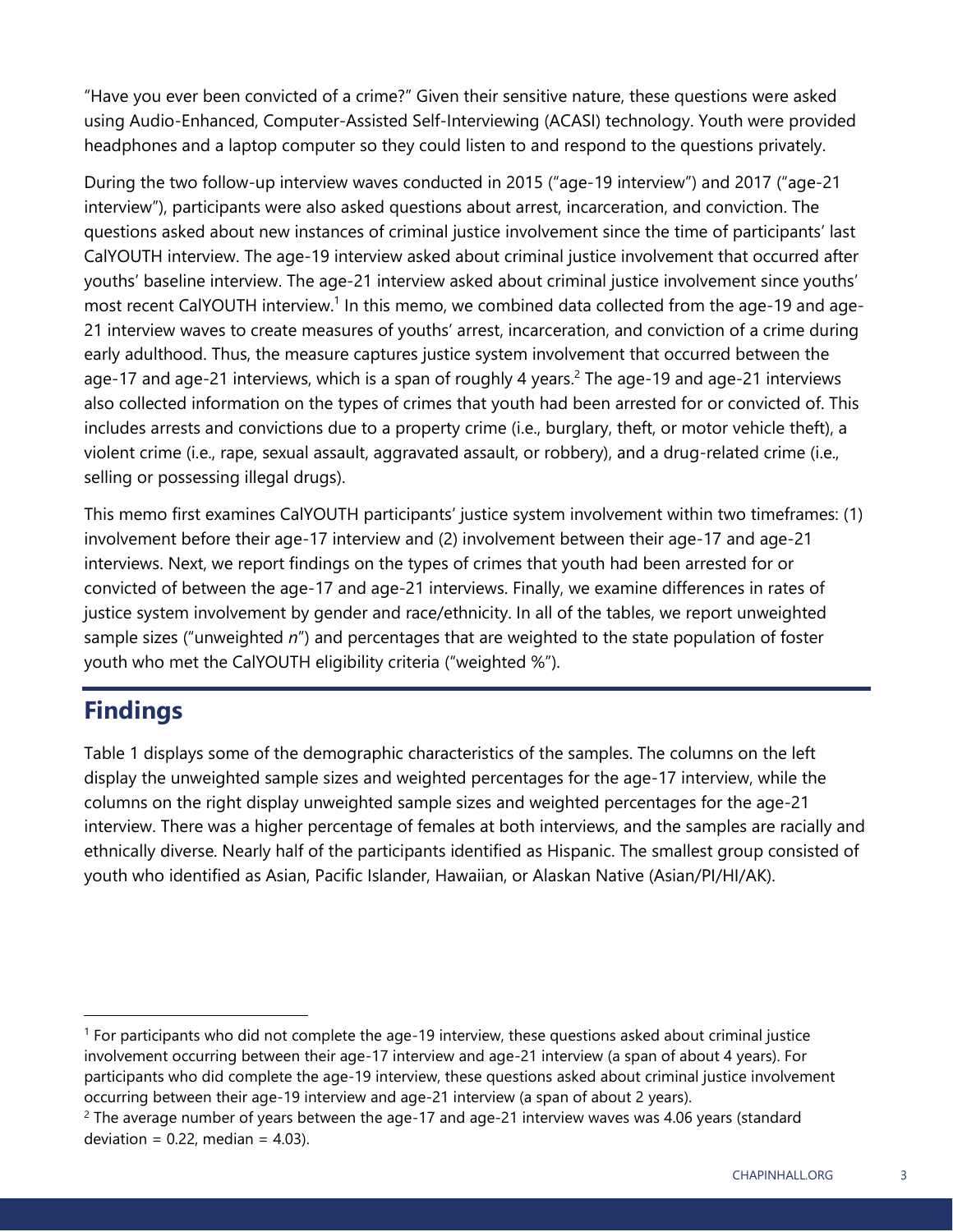| <b>Demographic Characteristic</b> | Age-17 interview<br>$(n = 727)$ |      | Age-21 interview<br>$(n = 616)$ |      |
|-----------------------------------|---------------------------------|------|---------------------------------|------|
|                                   |                                 |      |                                 |      |
|                                   | n                               | %    | n                               | %    |
| Gender                            |                                 |      |                                 |      |
| Female                            | 429                             | 59.4 | 375                             | 62.1 |
| Male                              | 298                             | 40.6 | 241                             | 37.9 |
| Race/ethnicity                    |                                 |      |                                 |      |
| White                             | 168                             | 17.8 | 146                             | 18.5 |
| Black/African American            | 108                             | 17.6 | 89                              | 17.1 |
| Multiracial                       | 107                             | 15.5 | 93                              | 16.1 |
| Asian/Pl/Hl/AK                    | 24                              | 2.5  | 21                              | 2.1  |
| Hispanic                          | 319                             | 46.7 | 266                             | 46.2 |

#### **Table 1. Demographic Characteristics of the Samples**

As displayed in Table 2, about two in five CalYOUTH participants reported having ever been arrested before their age-17 interview, about one in four had ever spent a night in jail, and a little more than one in five had ever been convicted of a crime. Overall, about 44% of youth had any of the three types of justice system involvement prior to their age-17 interview. The bottom half of the table reports the incidence rates for new criminal justice system involvement that occurred after their age-17 interviews and before their age-21 interviews. More than one in five youth reported having been arrested during this 4-year timeframe, and fewer than one in five had been incarcerated or convicted of a crime. About a quarter of youth had any justice system involvement between interviews.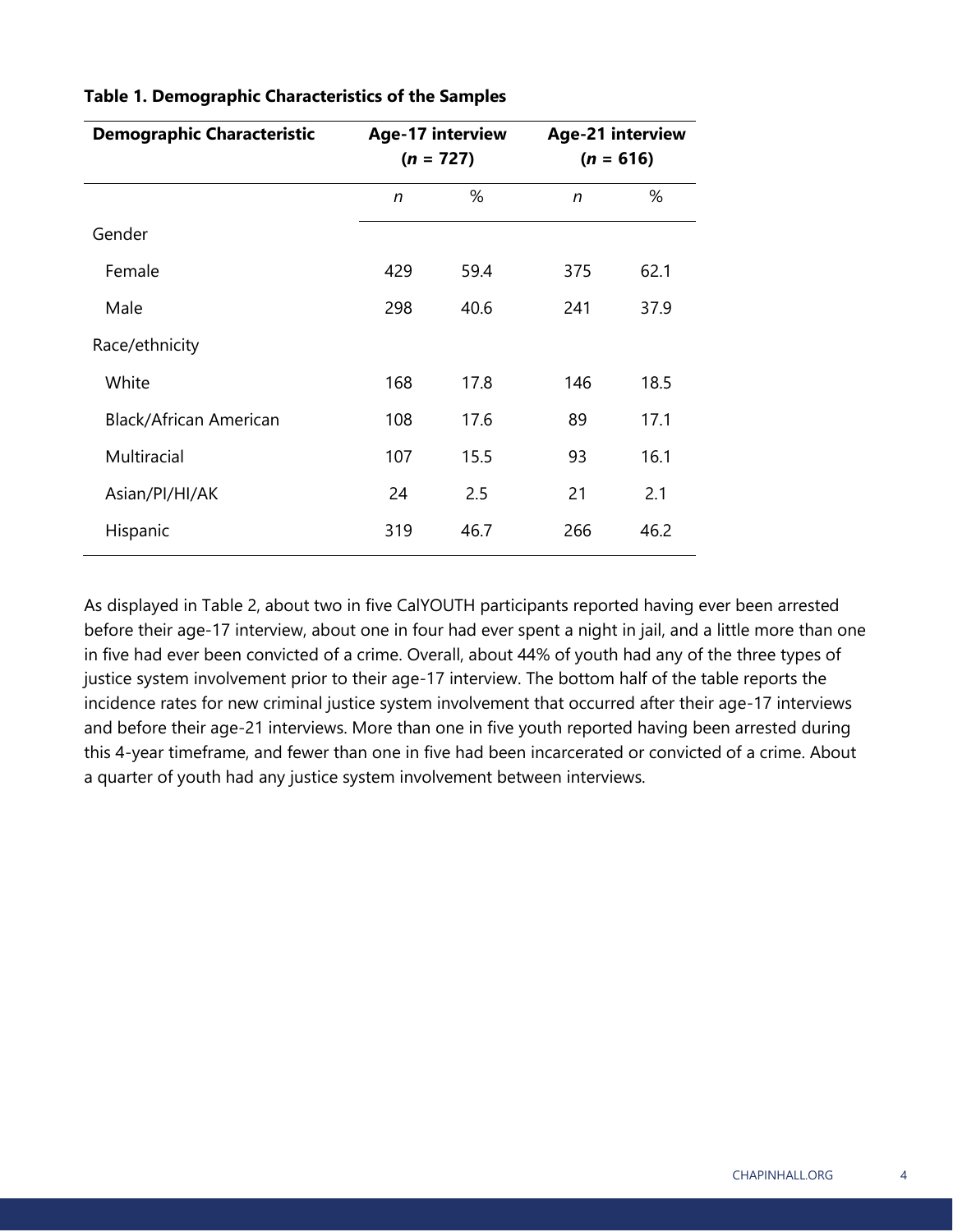| <b>Outcome</b>                         | Unweighted n Weighted % |      |
|----------------------------------------|-------------------------|------|
| Before age 17 ( $n = 727$ )            |                         |      |
| Arrested ( $n = 705$ )                 | 283                     | 40.1 |
| Incarcerated ( $n = 703$ )             | 178                     | 25.6 |
| Convicted ( $n = 698$ )                | 150                     | 22.0 |
| Any justice system involvement         | 314                     | 44.2 |
| Between ages 17 and 21 ( $n =$<br>616) |                         |      |
| Arrested ( $n = 610$ )                 | 147                     | 22.1 |
| Incarcerated ( $n = 610$ )             | 139                     | 19.5 |
| Convicted ( $n = 608$ )                | 93.                     | 14.0 |
| Any justice system involvement         | 170                     | 24.7 |

#### **Table 2. Rates of Justice System Involvement**

Table 3 displays more detailed information on the types of crime youth were arrested for (top of table) and convicted of (bottom of table) between the age-17 and age-21 interviews. Youth could have selected more than one answer. Among the respondents who had been arrested between ages 17 and 21, arrests for property crimes were the most prevalent, followed by arrests for violent crimes and drugrelated crimes. A similar ordering is found for reasons for conviction among youth who had been convicted of a crime between ages 17 and 21; property crimes were the most common, followed by violent crimes and drug-related crimes. Lastly, among those who had been convicted, less than half reported that the conviction was a felony offense.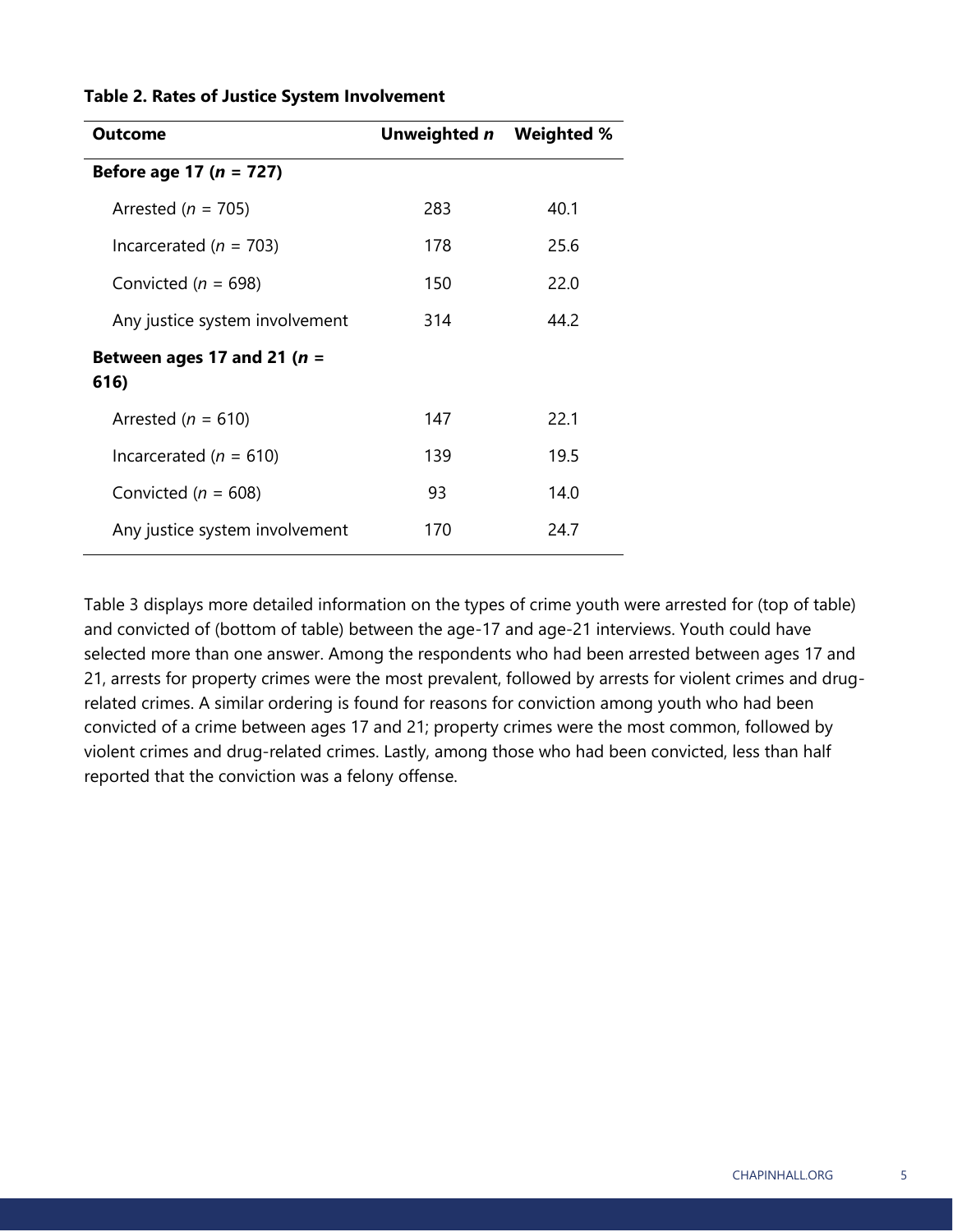| <b>Outcome</b>                                                         | Unweighted n Weighted % |      |  |  |
|------------------------------------------------------------------------|-------------------------|------|--|--|
| Among youth arrested between Ages 17 and 21 ( $n = 147$ ) <sup>a</sup> |                         |      |  |  |
| Arrested for property crime                                            | 38                      | 26.5 |  |  |
| Arrested for violent crime                                             | 30                      | 23.3 |  |  |
| Arrested for drug-related crime                                        | 32                      | 21.4 |  |  |
| Among youth convicted between Ages 17 and 21 ( $n = 93$ ) <sup>b</sup> |                         |      |  |  |
| Convicted of property crime                                            | 29                      | 34.2 |  |  |
| Convicted of violent crime                                             | 25                      | 27.3 |  |  |
| Convicted of drug-related crime                                        | 19                      | 19.1 |  |  |
| Was any conviction a felony                                            | 39                      | 45.6 |  |  |

#### **Table 3. Type of Offense for which Youth was Arrested or Convicted**

<sup>a</sup> In total, 147 youths had been arrested between ages 17 and 21, but each item had missing data. Nine youths answered "don't know" or "refused" for the question about arrest for a violent crime (*n* = 138), eight youths answered "don't know" or "refused" to the question about arrest for a property crime (*n* = 139), and eight youths answered "don't know" or "refused" to the question about arrest for drug-related crime (*n* = 139).

<sup>b</sup> In total, 93 youths had been convicted of a crime between ages 17 and 21, but three youths answered "don't know" or "refused" to each of the four conviction questions listed in the table. The sample size for these four questions is 90.

Table 4 reports rates of justice system involvement by gender. The column on the right displays the *p*values from statistical tests that examined whether gender differences were statistically significant (*p* < .05). In terms of justice system involvement that occurred before the age-17 interviews (see top of Table 3), males were significantly more likely than females to have been incarcerated and convicted of a crime. The prevalence rate of any justice system involvement did not significantly differ between males and females prior to their age-17 interviews. For justice system involvement between the age-17 and age-21 interviews (see bottom of Table 4), gender differences were found for all three types of justice system involvement. The arrest rate for males was nearly double the rate for females. Males were more than twice as likely as females to have spent a night in jail and to have been convicted of a crime between ages 17 and 21. Overall, nearly one-third of males experienced any justice system involvement between ages 17 and 21 compared to one-fifth of females.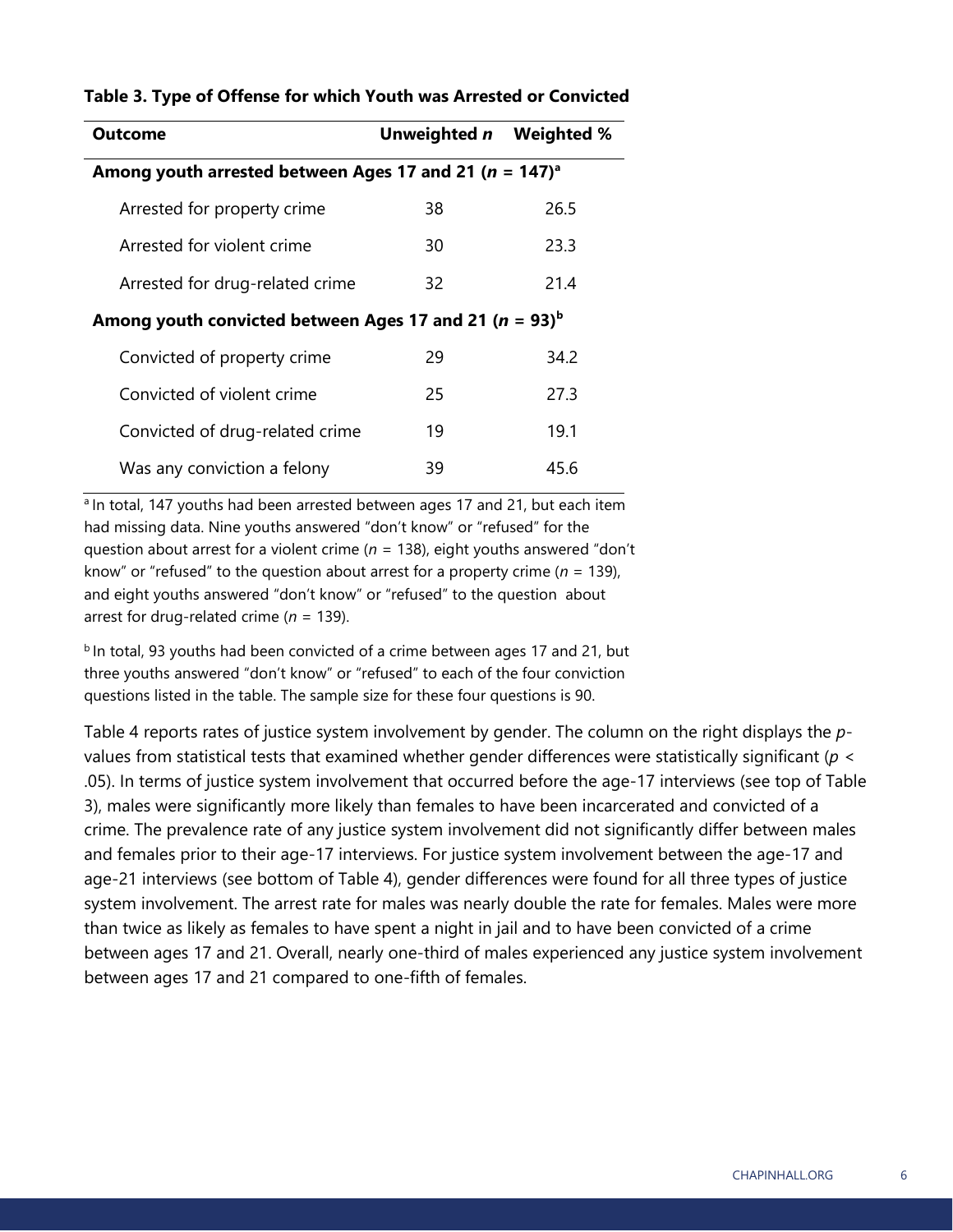| <b>Outcome</b>                               | Female (%) | Male $(\%)$ | p      |
|----------------------------------------------|------------|-------------|--------|
| Before Age 17 <sup>a</sup>                   |            |             |        |
| Arrested ( $n = 705$ )                       | 38.5       | 42.4        | .355   |
| Incarcerated ( $n = 703$ )                   | 22.3       | 30.6        | .028   |
| Convicted ( $n = 698$ )                      | 18.6       | 26.9        | .025   |
| Any justice system involvement ( $n = 701$ ) | 41.4       | 48.2        | .115   |
| Between Ages 17 and 21 <sup>b</sup>          |            |             |        |
| Arrested ( $n = 610$ )                       | 17.4       | 29.9        | .002   |
| Incarcerated ( $n = 610$ )                   | 14.0       | 28.5        | < .001 |
| Convicted ( $n = 608$ )                      | 9.3        | 21.7        | < .001 |
| Any justice system involvement ( $n = 596$ ) | 19.8       | 32.6        | .002   |

#### **Table 4. Rates of Justice System Involvement by Gender (weighted %)**

<sup>a</sup> A total of 727 youths participated in the Age 17 interviews, but seven youths were not asked the three justice involvement questions. Additionally, some respondents gave "don't know" or "refused" to the question about arrest (*n* = 15), incarceration (*n* = 17), and conviction (*n* = 22). The sample sizes in parentheses are the number of youths who were asked the question and who gave a "yes" or "no" reply

 $b$ A total of 616 youths participated in the Age 21 interviews. More than 95% of participants replied "yes" or "no" to each of the Age 21 justice system involvement questions. However, information was missing for some youth either because they were not asked the justice system questions ( $n = 10$ ) or because they replied "don't know" / "refused" at Age 21 ( $n = 16$  for arrest,  $n = 13$  for incarcerated, and  $n = 11$  for conviction). Several of the youth who were missing justice system involvement data in the Age 21 interview reported that they had been involved in the criminal justice system during their Age 19 interview. These youths were included in the samples in the parentheses.

Table 5 displays differences in justice involvement by race and ethnicity. For justice system involvement before the age-17 interviews (top of Table 5), no statistically significant differences were found by race and ethnicity for any type of justice system involvement. For justice system involvement between the age-17 and age-21 interviews (bottom of Table 5), statistically significant differences were found in rates of arrest and rates of any justice system involvement. Black youth were significantly more likely to have been arrested than white youth, Asian/Pacific Islander/Hawaiian/Alaska Native youth, and Hispanic youth (all  $p < .05$ ).<sup>3</sup> Similarly, the prevalence rate of any justice system involvement was significantly higher for Black youth than for youth in all of the other groups except the multiracial group (all *p* < .05). Statistically significant differences by race/ethnicity were not found for incarceration or conviction.

<sup>3</sup> The difference in arrest rate between Black youth and multiracial youth was marginally statistically significant (*p*

 $= .079$ ).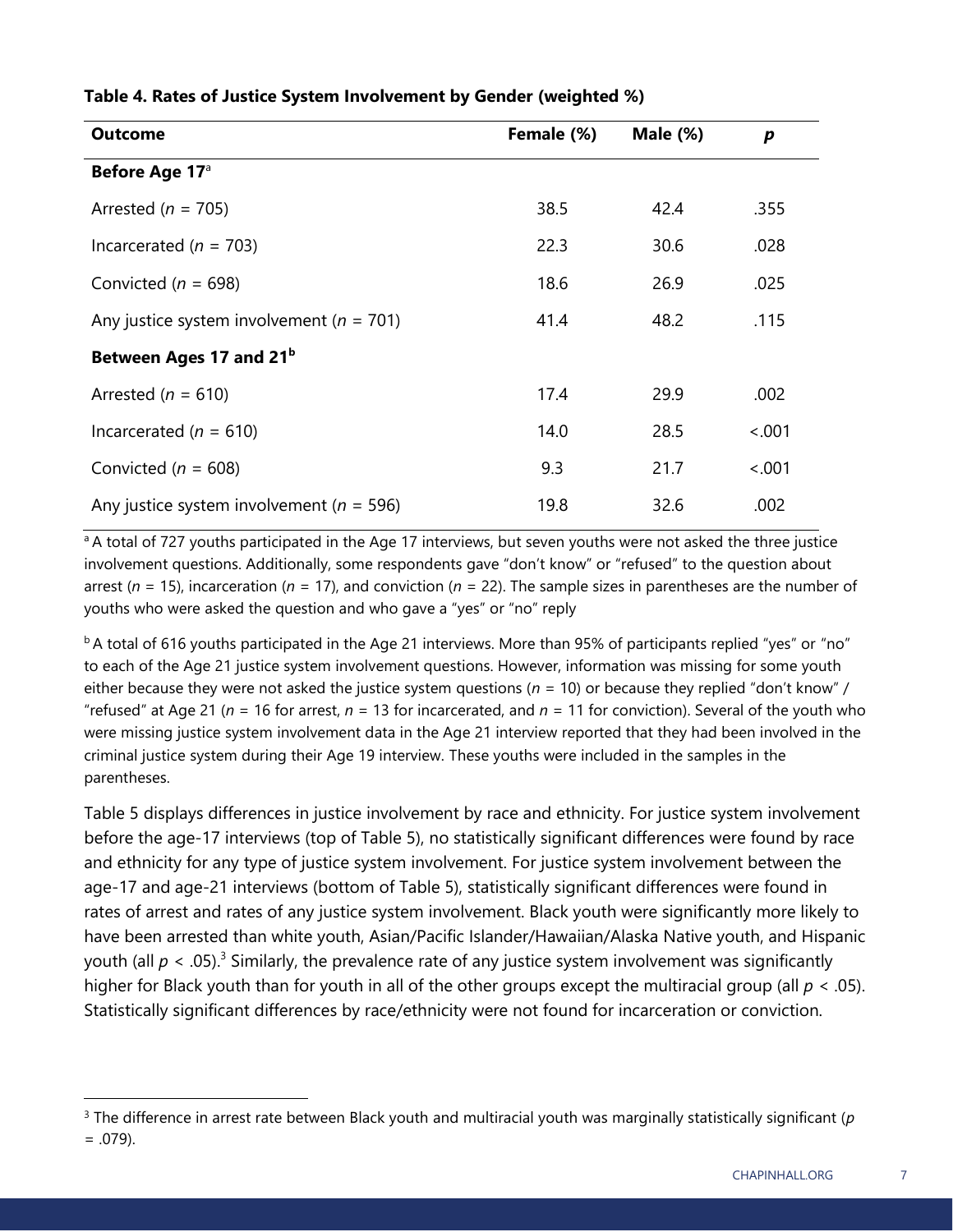|                                                 |       | <b>African</b> |                               | Multi- |                 |                  |
|-------------------------------------------------|-------|----------------|-------------------------------|--------|-----------------|------------------|
| <b>Outcome</b>                                  | White |                | American/Black Asian/PI/HI/AK | racial | <b>Hispanic</b> | $\boldsymbol{p}$ |
| <b>Before Age 17</b>                            |       |                |                               |        |                 |                  |
| Arrested ( $n = 705$ )                          | 34.6  | 41.4           | 29.5                          | 46.3   | 40.1            | .434             |
| Incarcerated ( $n = 703$ )                      | 23.0  | 33.2           | 18.8                          | 26.9   | 23.7            | .296             |
| Convicted ( $n = 698$ )                         | 20.5  | 27.2           | 16.8                          | 23.1   | 20.4            | .609             |
| Any justice system<br>involvement ( $n = 701$ ) | 39.1  | 45.2           | 31.6                          | 51.8   | 43.8            | .347             |
| <b>Between Age 17 and 21</b>                    |       |                |                               |        |                 |                  |
| Arrested ( $n = 610$ )                          | 18.3  | 35.9           | 10.6                          | 22.3   | 19.1            | .011             |
| Incarcerated ( $n = 610$ )                      | 16.5  | 28.1           | 10.6                          | 20.1   | 17.8            | .186             |
| Convicted ( $n = 608$ )                         | 12.9  | 21.6           | 10.6                          | 11.8   | 12.6            | .274             |
| Any justice system<br>involvement ( $n = 596$ ) | 20.8  | 37.8           | 10.6                          | 25.8   | 21.7            | .019             |

**Table 5. Rates of Justice System Involvement by Race/Ethnicity (weighted %)**

In addition to the results presented in the tables above, we also examined race/ethnicity differences separately by gender (not shown). We found several statistically significant differences (*p* < .05). For females, multiracial youth (47.4%) were more likely than white youth (29.1%) to have been arrested before age 17. Black females (30.4%) had higher rates of conviction before age 17 compared to white females (12.6%), Asian/Pacific Islander/Hawaiian/Alaska Native youth females (7.3%), and Hispanic females (15.6%). Between ages 17 and 21, one statistically significant difference in justice involvement was found for females. Black females (30.9%) were more likely than white females (12.0%) and Hispanic females (14.9%) to have been arrested between the age-17 and age-21 interviews.

For males, there were few statistically significant differences by race/ethnicity. No statistically significant race/ethnicity differences in rates of the three types of justice involvement that occurred before age 17were found for males. The only statistically significant (*p* < .05) difference that occurred between ages 17 and 21 was that Black males (37.4%) were more likely than Hispanic males (18.4%) to have been convicted of a crime.

Taking a closer look at arrests specifically between ages 17 and 21, Figure 1 illustrates the trends reported above that were found by gender and race/ethnicity. As noted above, males (green bars) were significantly more likely than females (red bars) to have been arrested during this time. Within gender, statistically significant racial differences were only found among females (red bars). Racial/ethnic differences in arrest rates among males (green bars) were not found to be statistically significant.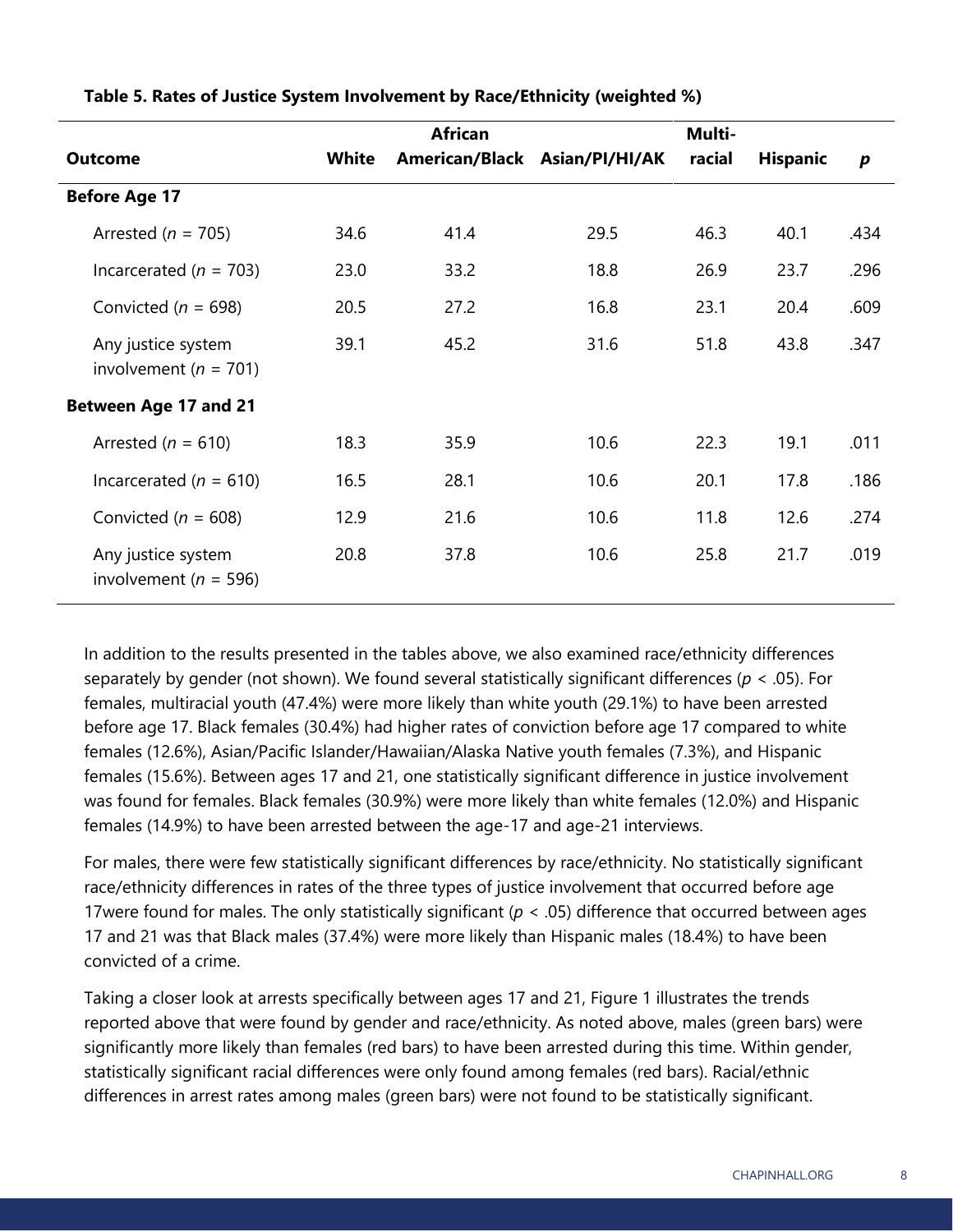

#### **Figure 1. Rates of Arrest between Ages 17 and 21, by Gender and Race/Ethnicity (***n* **= 595)**

In summary, most of the statistically significant differences in justice system involvement were found by gender, with males being significantly more likely than females to experience justice system involvement. A few statistically significant differences were also found by race/ethnicity in arrests and any justice system involvement between ages 17 and 21, when looking at males and females together. More racial/ethnic differences emerged when considering males and females separately. Black females reported higher rates of arrest and conviction, and multiracial females reported higher rates of early arrest. Black males reported higher rates of conviction at older ages compared to Hispanic males.

### **Limitations**

A few limitations should be kept in mind when interpreting the findings of this memo. First, although the majority of youth who completed the age-17 interviews also participated in the age-21 interviews (84.7%), there were 111 youths who were not interviewed at age 21. It may be that these 111 nonrespondents may differ from the respondents in their rate of criminal justice system involvement. For example, if nonrespondents had higher rates of justice system involvement than respondents, then the estimates of justice involvement between ages 17 and 21 would have been higher than the rates reported in Table 2.<sup>4</sup> Additionally, at each of the three interview waves, a small number of youths were incarcerated and unable to be interviewed; had they been included, the reported justice involvement

<sup>4</sup> We compared the age-21 respondents (*n* = 616) and nonrespondents (*n* = 111) on the rates of justice system involvement that were captured by the age-17 interviews. We did not find differences that were statistically significant at the .05 level, however, there were differences that were marginally statistically significant (*p* < .10). Compared to age-21 respondents, age-21 nonrespondents were marginally significantly more likely to have been arrested before age 17 (38.4% vs. 48.9%), to have spent a night in jail before age 17 (24.1% vs. 33.6%), and to have been convicted of a crime (20.5% vs. 29.3%).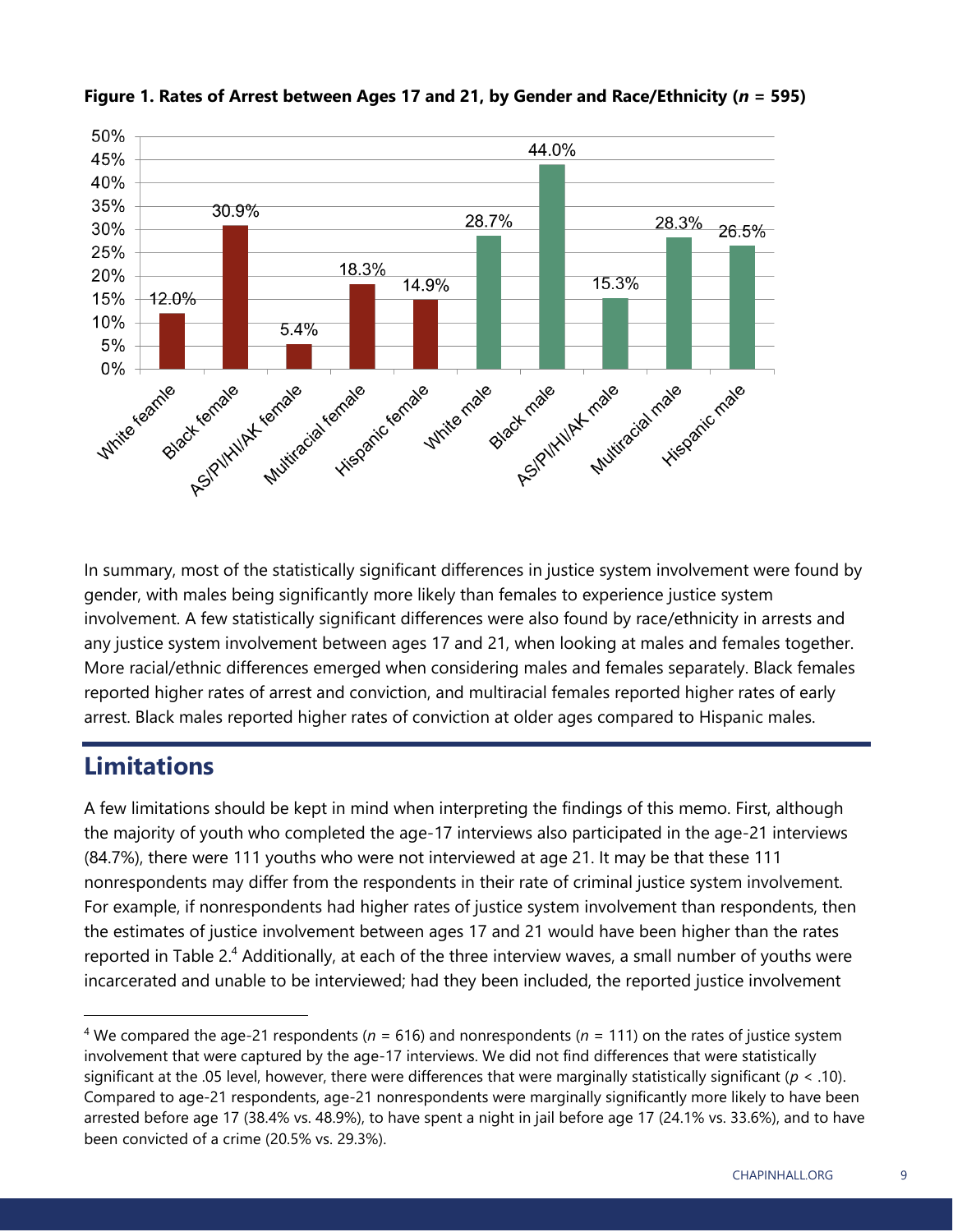rates would have been higher.<sup>5</sup> A second caveat has to do with limitations in our statistical power to detect differences by gender and race/ethnicity. This is particularly the case when race/ethnicity differences were examined separately by gender. Some subgroups had small samples, which limits the statistical power to find statistically significant differences when they truly exist. A third caveat pertains to the sample criteria for the study. CalYOUTH participants include foster youth supervised by child welfare departments. California has a separate system for foster youth who are supervised by probation departments, and it was not feasible to include these youths in the study (see Courtney et al., 2014). Had these probation-supervised foster youths been included in the study, rates of juvenile justice system involvement prior to age 17 would be higher and rates of adult criminal justice system involvement would likely be higher. Finally, the results are based on the presumption that youth accurately and reliably reported their justice system involvement during the interviews.

## **Conclusion and Implications**

Prior studies have estimated that about one-third to one-half of foster youth experience justice system involvement during their transition to adulthood (Hughes et al., 2008; Singer, 2006). Our findings are consistent with previous research that documents the high rates of justice system involvement among young people in foster care. Similar to earlier research on age–crime trends in the general population (e.g., Laub & Sampson, 2003) and among youth transitioning to adulthood from foster care (Courtney et al., 2007), a downward trend in justice system involvement was also observed among CalYOUTH participants as they entered adulthood; self-reported involvement with the justice system in the study sample dropped by nearly half over time from age 17 to 21. These findings provide further evidence that the tendency of desistance during early adulthood for the general population is also found for a foster youth population.

This study also finds subgroup differences in justice system involvement based on youth demographic characteristics. We find that both gender and race were associated with youths' justice system involvement. Males reported higher rates of justice system involvement than females across ages, but relatively few racial or ethnic differences emerged in this study. The only significant racial differences were in system-involvement outcomes when youth were older, with black youth experiencing higher rates of arrests and overall justice system involvement than youth in other racial groups. Overall, this is in line with several studies showing that males and racial minority youth in foster care encounter higher risks of justice system involvement compared to their counterparts (Ryan, Abrams, & Huang, 2014; Vidal et al., 2017).

However, findings also suggest that most racial differences were limited to females. The findings provide only some evidence of racial differences in justice system involvement among males, with black males reporting higher conviction rates than Hispanic males between ages 17 and 21. This may be in part due to small sample sizes when the study sample is broken down by gender, limiting the statistical power to detect differences that surpass the  $p < 0.05$  threshold, particularly for the relatively small group of young men interviewed at age 21 (see Table 1). Further research is needed to better describe and

<sup>5</sup> A total of 13 youths were incarcerated at the time of the Age 17 interviews and were excluded from the study. During the Age 19 interviews, 4 of the 9 incarcerated participants could not be interviewed. During the Age 21 interviews, 12 of the 17 incarcerated participants could not be interviewed.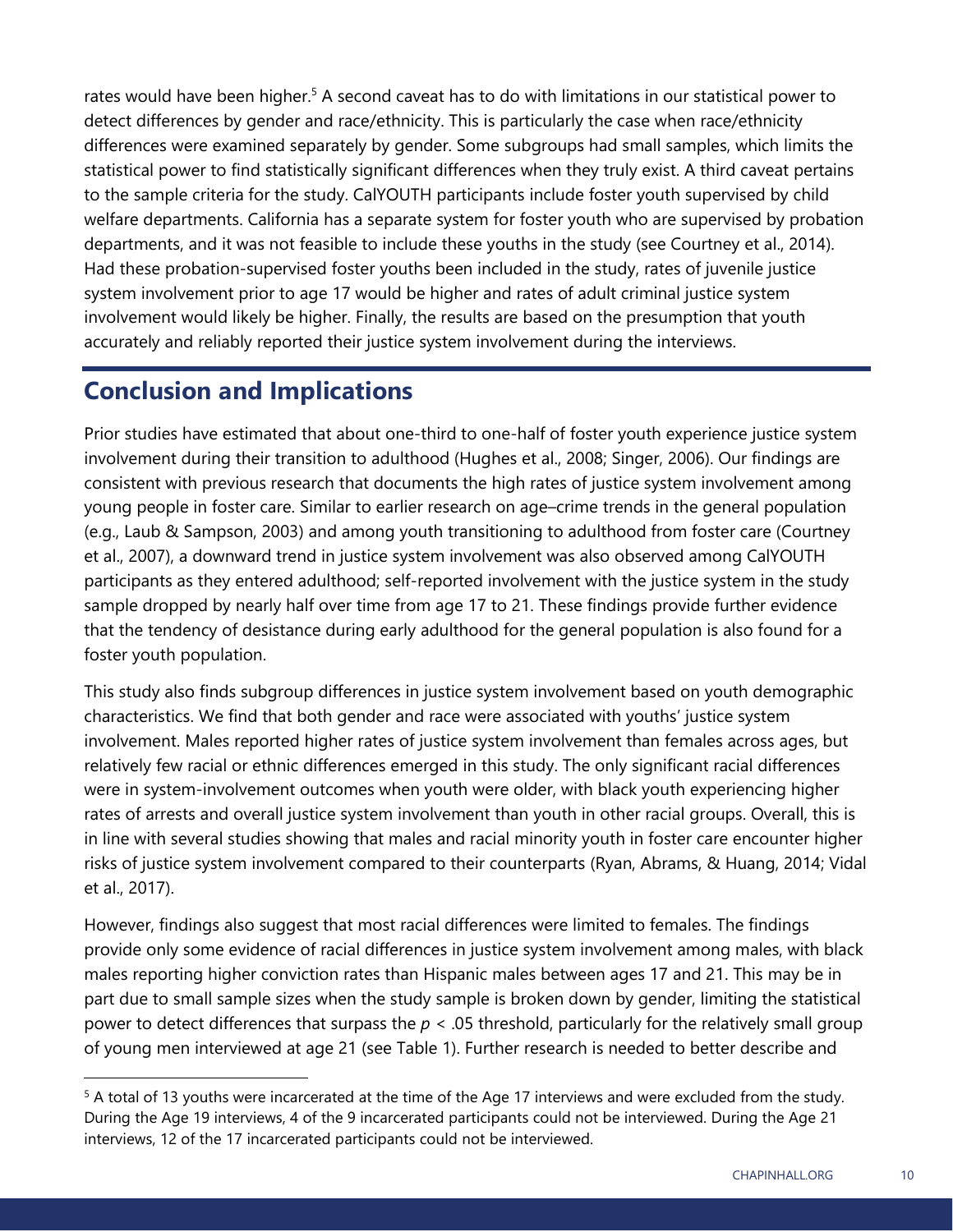explain gender, race, and ethnic disparities in justice system involvement of youth transitioning to adulthood from foster care. This is particularly important given the enduring racial and ethnic disparities in justice system involvement of young people as a whole (Bilchik & Weber, 2018; Knoll & Sickmund, 2010, Sarri, 2014).

Consistent with the findings of research on the overall population of young adults (e.g., Laub & Sampson, 2003), our findings suggest that young people transitioning to adulthood from care are more likely to commit property crimes than to commit violent crimes. We also found that about one in five youth experiencing justice system involvement reported that it was due to a drug-related crime. This finding is similar to earlier studies showing that marijuana use and possession of substances were the most common charges among foster youth (Ryan, 2006; Snyder & Smith, 2015). Most of the crimes the young people in our study reported committing were misdemeanors, not felonies.

Over the past decade, the U.S. has seen a historic decline—by more than half—in juvenile arrests and incarceration (Office of Juvenile Justice and Delinquency Prevention, 2017). California saw an even steeper decline in total delinquency petitions in recent years, from 23 per thousand in 2006 to 7.7 per thousand in 2016 (Park, under review). In recognition of the fact that most youth offenses are not serious felonies, recent justice reform policy in California included state efforts to prioritize rehabilitation and community-based programs for young people over formal processing and incarceration (Steinhart, 2018). Partially in response to these justice reform efforts, many communities began to respond to crime differently. This resulted more youth being diverted from the justice system on the front end (California Department of Justice, 2016). Taken as a whole, our findings regarding the nature of justice system involvement of youth currently or formerly in foster care are supportive of these developments in justice system policy. While acknowledging public concern about balancing public safety and juvenile justice reform, prior research has found little evidence that justice system involvement of low-risk offenders reduces crime and recidivism; instead, this draws public resources away from youth who are most in need of services (Bilchik & Weber, 2018). Our findings support the call for realignment of resources to emphasize prevention, treatment, and supervision.

Such a realignment of resources in the child welfare system calls for an honest acknowledgment of the frequent involvement of youth in foster care with the juvenile justice system; over two-fifths of the youth in foster care at age 17 in this study reported prior involvement with the justice system. In the past three decades, states have developed policies to address the complex needs of young people who come into contact with both the child welfare and justice systems. However, how these systems can best provide youth with the services and supports needed to reduce justice system involvement needs to be explored further. This calls for ongoing development and rigorous evaluation of strategies for reducing the involvement of foster youth with the juvenile justice system.

## **References**

Bilchik, S., & Weber, J. (2018, May 29). Juvenile justice systems need to transform to have lasting impact on youth outcomes. *Juvenile Justice Information Change*.

California Department of Justice. (2016). *Crime in California 2016*. Retrieved from: https://oag.ca.gov/crime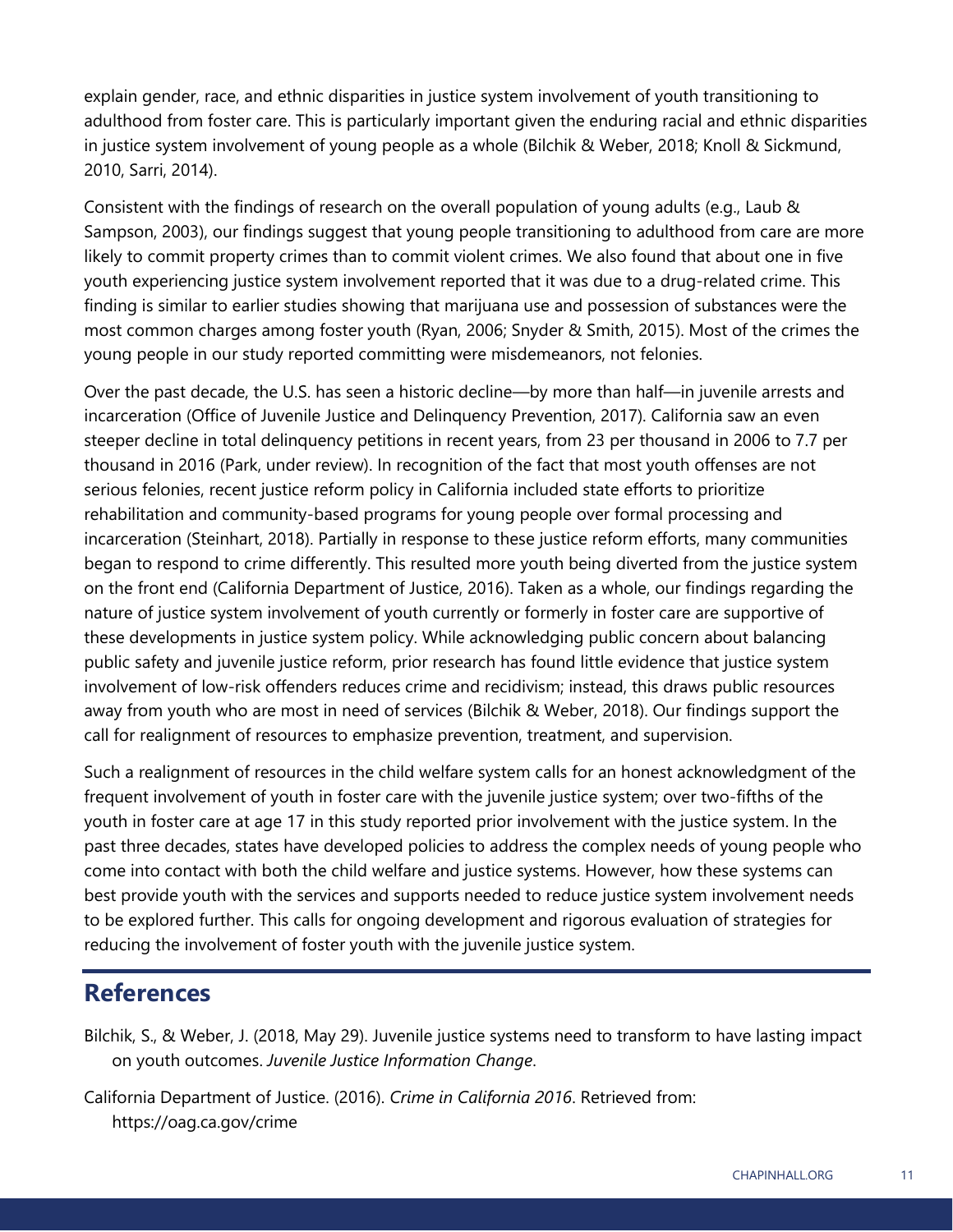- Courtney, M. E., Charles, P., Okpych, N. J., Napolitano, L., & Halsted, K. (2014). *Findings from the California Youth Transitions to Adulthood Study (CalYOUTH): Conditions of foster youth at age 17*. Chicago, IL: Chapin Hall at the University of Chicago.
- Courtney, M. E., Okpych, N. J., Charles, P., Mikell, D., Stevenson, B., Park, K., . . . Feng. H. (2016). *Findings from the California Youth Transitions to Adulthood Study (CalYOUTH): Conditions of youth at age 19*. Chicago, IL: Chapin Hall at the University of Chicago.
- Courtney, M. E., Dworsky, A. L., Cusick, G. R., Havlicek, J., Perez, A., & Keller, T. E. (2007). *Midwest evaluation of the adult functioning of former foster youth: Outcomes at age 21*. Chicago, IL: Chapin Hall Center for Children at the University of Chicago.
- Courtney, M. E., Dworsky, A. L., Lee, J. S., & Raap, M. (2010). *Midwest evaluation of the adult functioning of former foster youth: Outcomes at ages 23 and 24*. Chicago, IL: Chapin Hall at the University of Chicago.
- Courtney, M. E., Dworsky, A., Ruth, G., Keller, T., Havlicek, J., & Bost, N. (2005). *Midwest evaluation of the adult functioning of former foster youth: Outcomes at age 19*. Chicago, IL: Chapin Hall Center for Children at the University of Chicago.
- Courtney, M. E., Okpych, N. J., Park, K., Harty, J., Feng. H., Torres-García, A., & Sayed, S. (2018). *Findings from the California Youth Transitions to Adulthood Study (CalYOUTH): Conditions of youth at age 21*. Chicago, IL: Chapin Hall at the University of Chicago.
- Courtney, M. E., Terao, S., & Bost, N. (2004). *Midwest evaluation of the adult functioning of former foster youth: Conditions of youth preparing to leave state care*. Chicago, IL: Chapin Hall Center for Children at the University of Chicago.
- Crutchfield, R. D. (2007). Abandon felon disenfranchisement policies. *Criminology and Public Policy, 6*(4), 707–716.
- Currie, J., & Tekin, E. (2012). Understanding the cycle: Childhood maltreatment and future crime. *Journal of Human Resources, 47*(2), 509–549.
- Cusick, G. R., & Courtney, M. E. (2007). *Offending during late adolescence: How do youth aging out of care compare with their peers?* Chicago, IL: Chapin Hall Center for Children at the University of Chicago.
- Cusick, G. R., Havlicek, J., & Courtney, M. E. (2012). Risk for arrest: The role of social bonds in protecting foster youth making the transition to adulthood. *American Journal of Orthopsychiatry, 82*(1), 19–31.
- Hughes, D. M., Condron, B., Jackson, N., Pitchal, E., Garton, N., & Elliott, S. P. (2008). *Preparing our kids for education, work and life: A report of the task force on youth aging out of DSS care*. The Boston Foundation. Retrieved from: http://www.tbf.org/uploadedFiles/tbforg/Utility\_Navigation/Multimedia\_Library/Reports/D SS\_Report\_0522.pdf
- Knoll, C., & Sickmund, M. (2010). *Delinquency in the juvenile court, 2007*. Washington, DC: U.S. Department of Justice, Office of Juvenile Justice and Delinquency Prevention.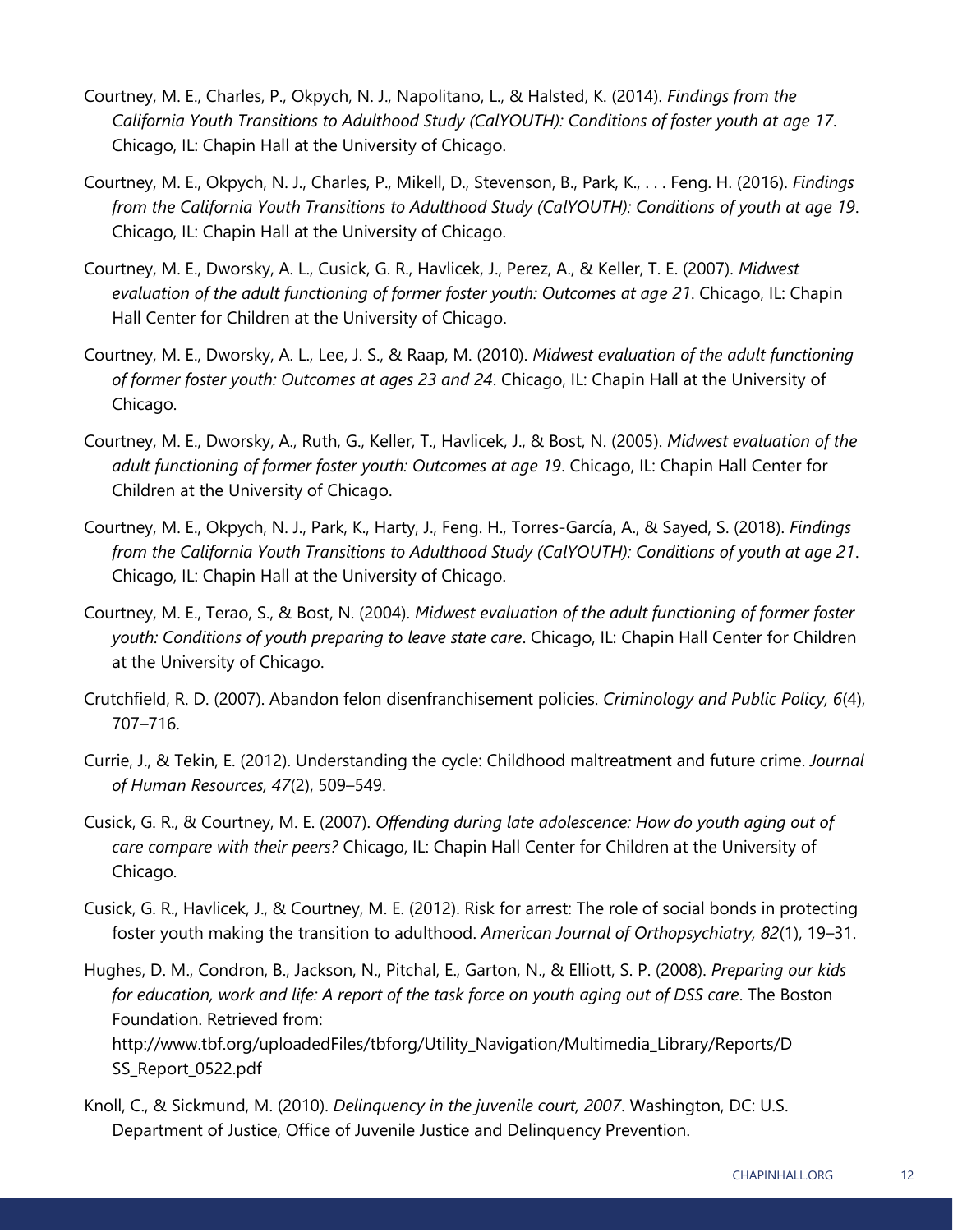- Laub, J., & Sampson, R. (2003). *Shared beginnings, divergent lives: Delinquent boys to age 70*. Cambridge, MA: Harvard University Press.
- Lee, J. S., Courtney, M. E., & Hook, J. L. (2012). Formal bonds during the transition to adulthood: Extended foster care support and criminal/legal involvement. *Journal of Public Child Welfare, 6*(3), 255–279.
- Leiber, M. J., & Peck, J. H. (2015). Youth in the juvenile court and adult court. *The Handbook of Juvenile Delinquency and Juvenile Justice, 2*, 439.
- Office of Juvenile Justice and Delinquency Prevention. (2017). *Trends and characteristics of youth in residential placement: The number of detained and committed youth in residential placement continues to decline*. Washington, DC: U.S. Census Bureau.
- Park, K. (under review). Is foster youths' juvenile justice system involvement context-dependent?: A lifecourse approach to the differential experiences of older foster youth in the context of extended foster care.
- Raphael, S. (2007). Early incarceration spells and the transition to adulthood. In S. Danziger & C. E. Rouse (Eds.), *The price of independence: The economics of early adulthood* (pp. 278–305). New York, NY: Russell Sage Foundation.
- Reilly, T. (2003). Transition from care: Status and outcomes of youth who age out of foster care. *Child Welfare, 82*(6), 727–746.
- Ryan, J. P., & Testa, M. F. (2005). Child maltreatment and juvenile delinquency: Investigating the role of placement and placement instability. *Children and Youth Services Review, 27*, 227–249.
- Ryan, J. (2006). Dependent youth in juvenile justice: Do positive peer culture programs work for victims of child maltreatment? *Research on Social Work Practice, 16*, 511–519.
- Ryan, J. P., Herz, D., Hernandez, P. M., & Marshall, J. M. (2007). Maltreatment and delinquency: Investigating child welfare bias in juvenile justice processing. *Children and Youth Services Review, 29*(8), 1035–1050.
- Ryan, J. P., Abrams, L. S., & Huang, H. (2014). First-time violent juvenile offenders: Probation, placement, and recidivism. *Social Work Research, 38*(1), 7–18.
- Sarri, R. C. (1986). Gender and race differences in criminal justice processing. *Women's Studies International Forum, 9*, 89–99.
- Sarri, R. C. (2014). Juvenile justice in a changing environment. In J. Hall (Ed.), *Underprivileged school children and the assault on dignity* (pp. 89–106). New York, NY: Routledge.
- Singer, A. (2006). *Assessing outcomes of youth transitioning from foster care: State of Utah Department of Human Services*. Retrieved from: http://www.dhs.utah.gov/pdf/AssessingOutcomesofYouth\_oct%203.pdf
- Snyder, S., & Smith, R. (2015). Do youth with substantiated child maltreatment investigations have distinct patterns of delinquent behaviors? *Children and Youth Services Review, 58*, 82–89.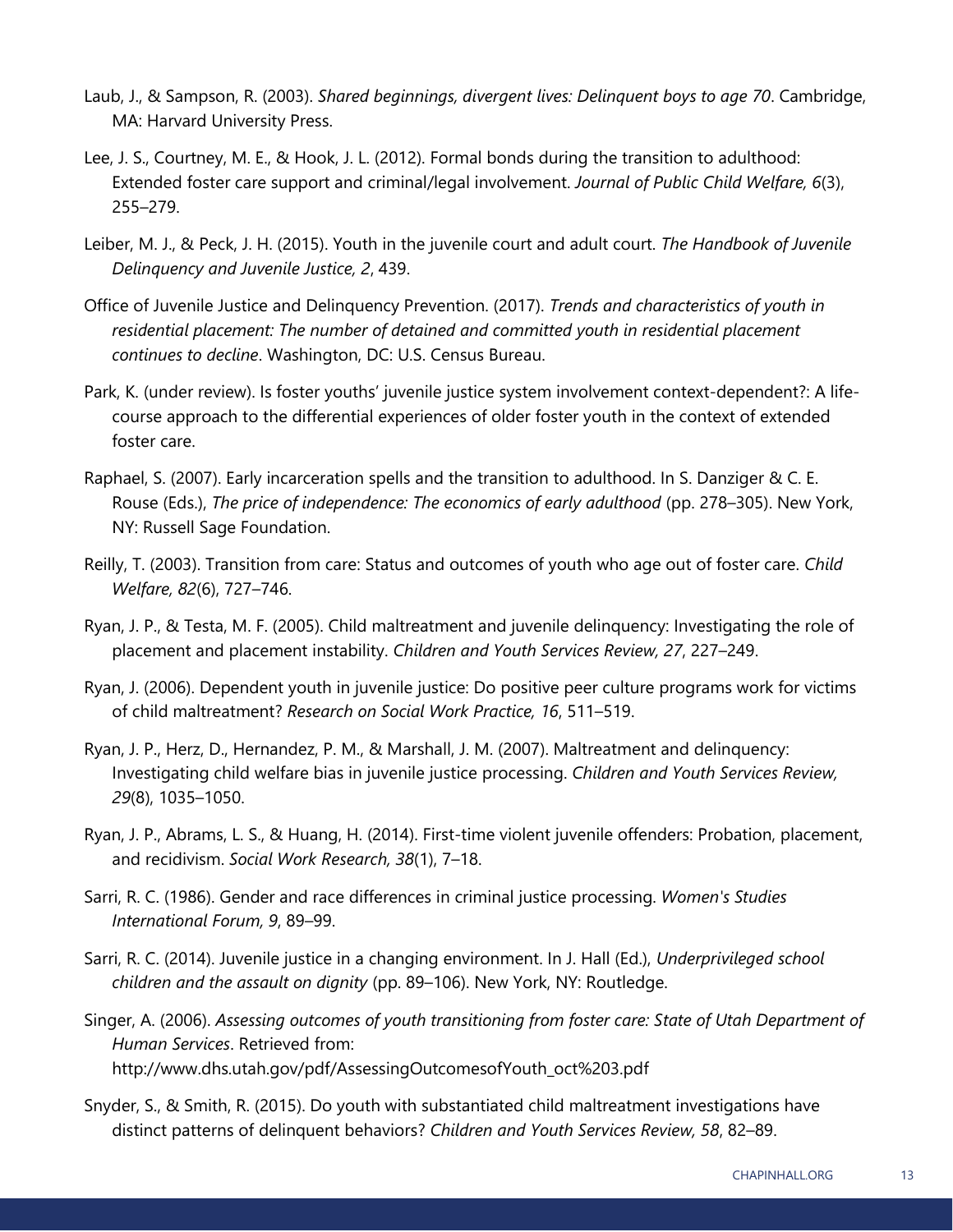- Steinhart, D. (2018, April 12). California wrestles with empty detention space and how to fill it. Posted in the Annie E. Casey Foundation's Community Cafe.
- U.S. Department of Health and Human Services (2019). *The Adoption and Foster Care Analysis and Reporting System. The AFCARS report: Preliminary FY 2018 estimates*. Washington, DC: Author. Retrieved from https://www.acf.hhs.gov/sites/default/files/cb/afcarsreport26.pdf
- Vaughn, M. G., Shook, J. J., & McMillen, J. C. (2008). Aging out of foster care and legal involvement: Toward a typology of risk. *Social Service Review, 82*(3), 419–446.
- Vidal, S., Prince, D., Connell, C. M., Caron, C. M., Kaufman, J. S., & Tebes, J. K. (2017). Maltreatment, family environment, and social risk factors: Determinants of the child welfare to juvenile justice transition among maltreated children and adolescents. *Child Abuse & Neglect, 63*, 7–18.